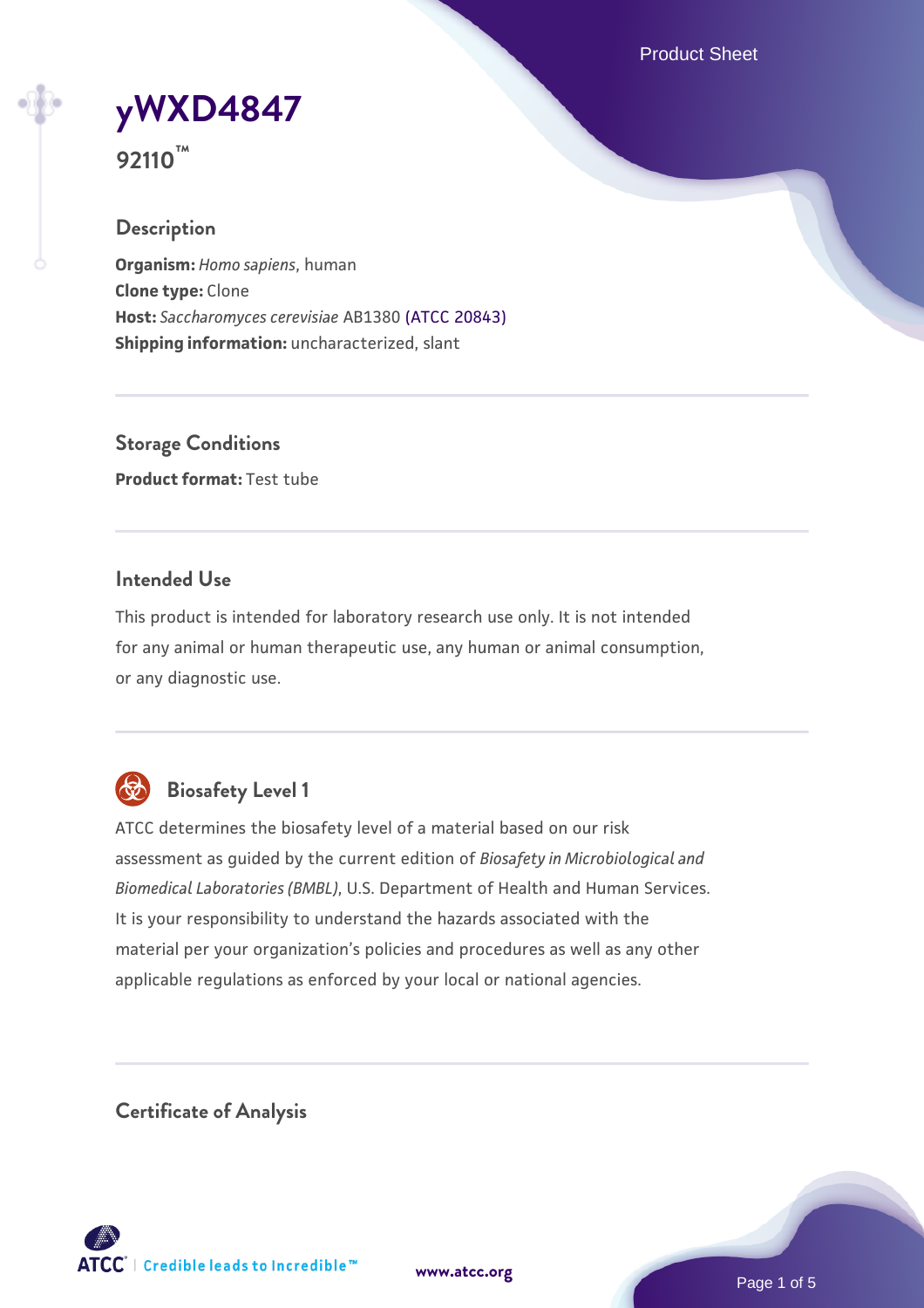# **[yWXD4847](https://www.atcc.org/products/92110)** Product Sheet **92110**

For batch-specific test results, refer to the applicable certificate of analysis that can be found at www.atcc.org.

# **Insert Information**

**Type of DNA:** genomic **Genome:** Homo sapiens **Chromosome:** X X pter-q27.3 **Gene name:** DNA Segment, single copy **Gene product:** DNA Segment, single copy [DXS3813] **Gene symbol:** DXS3813 **Contains complete coding sequence:** Unknown **Insert end:** EcoRI

# **Vector Information**

**Intact vector size:** 11.454 **Vector name:** pYAC4 **Type of vector:** YAC **Host range:** *Saccharomyces cerevisiae*; *Escherichia coli* **Vector information:** other: telomere, 3548-4235 other: telomere, 6012-6699 Cross references: DNA Seq. Acc.: U01086 **Cloning sites:** EcoRI **Markers:** SUP4; HIS3; ampR; URA3; TRP1 **Replicon:** pMB1, 7186-7186; ARS1, 9632-10376

# **Growth Conditions**

**Medium:**  [ATCC Medium 1245: YEPD](https://www.atcc.org/-/media/product-assets/documents/microbial-media-formulations/1/2/4/5/atcc-medium-1245.pdf?rev=705ca55d1b6f490a808a965d5c072196)



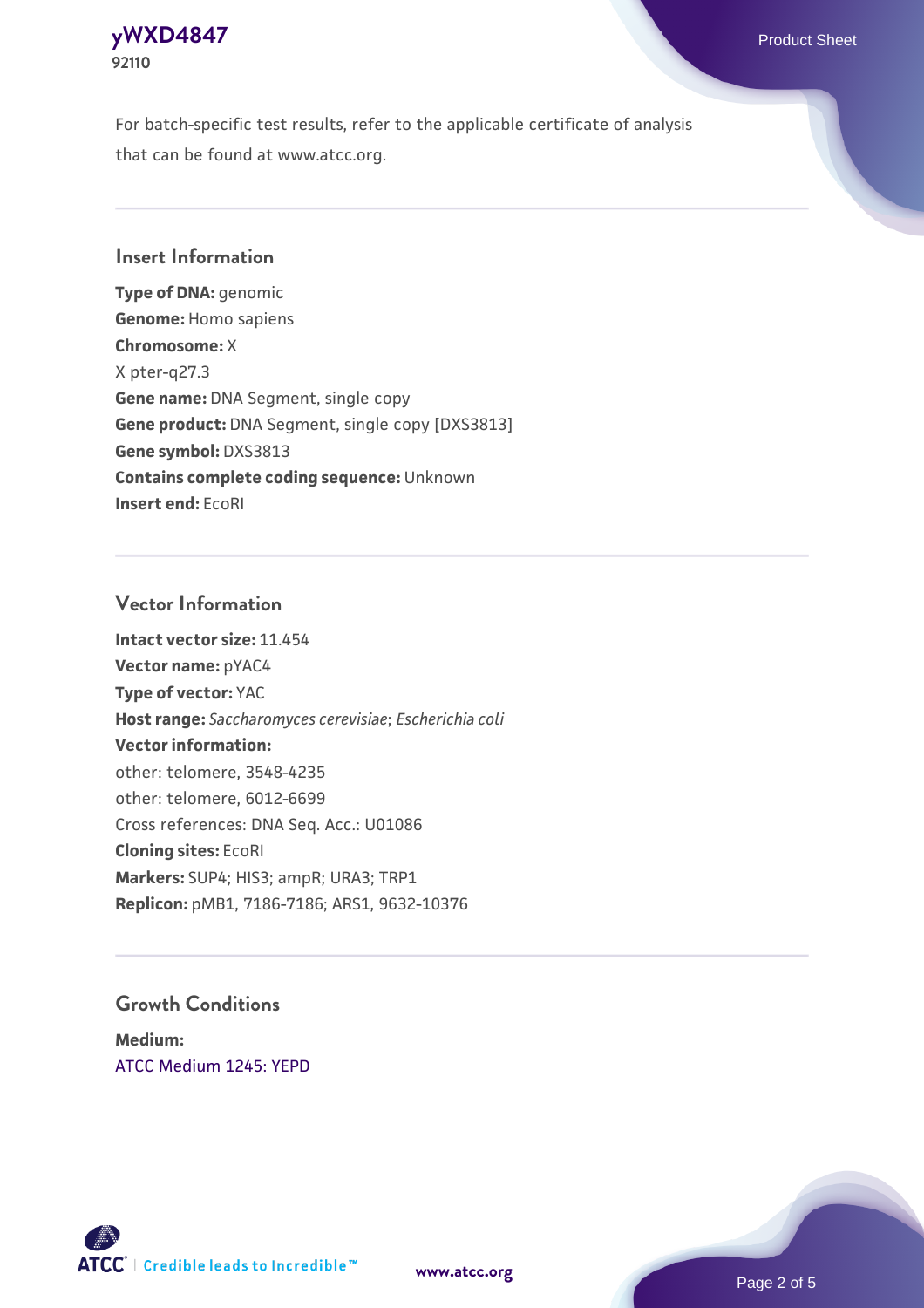**[yWXD4847](https://www.atcc.org/products/92110)** Product Sheet **92110**

**Temperature:** 30°C

#### **Notes**

More information may be available from ATCC (http://www.atcc.org or 703- 365-2620).

# **Material Citation**

If use of this material results in a scientific publication, please cite the material in the following manner: yWXD4847 (ATCC 92110)

#### **References**

References and other information relating to this material are available at www.atcc.org.

#### **Warranty**

The product is provided 'AS IS' and the viability of ATCC® products is warranted for 30 days from the date of shipment, provided that the customer has stored and handled the product according to the information included on the product information sheet, website, and Certificate of Analysis. For living cultures, ATCC lists the media formulation and reagents that have been found to be effective for the product. While other unspecified media and reagents may also produce satisfactory results, a change in the ATCC and/or depositor-recommended protocols may affect the recovery, growth, and/or function of the product. If an alternative medium formulation or reagent is used, the ATCC warranty for viability is no longer valid. Except as expressly set forth herein, no other warranties of any kind are



**[www.atcc.org](http://www.atcc.org)**

Page 3 of 5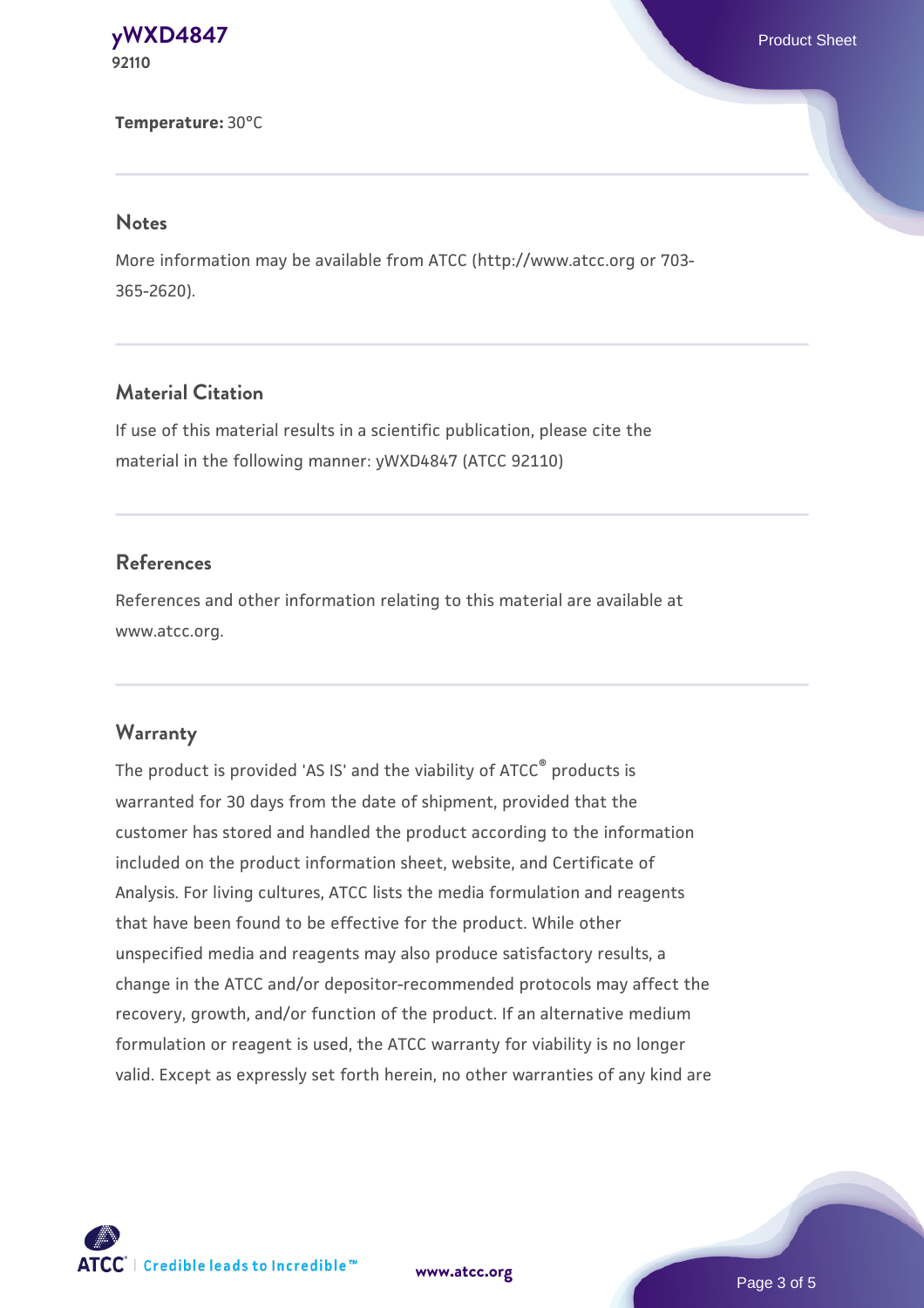**92110**

provided, express or implied, including, but not limited to, any implied warranties of merchantability, fitness for a particular purpose, manufacture according to cGMP standards, typicality, safety, accuracy, and/or noninfringement.

# **Disclaimers**

This product is intended for laboratory research use only. It is not intended for any animal or human therapeutic use, any human or animal consumption, or any diagnostic use. Any proposed commercial use is prohibited without a license from ATCC.

While ATCC uses reasonable efforts to include accurate and up-to-date information on this product sheet, ATCC makes no warranties or representations as to its accuracy. Citations from scientific literature and patents are provided for informational purposes only. ATCC does not warrant that such information has been confirmed to be accurate or complete and the customer bears the sole responsibility of confirming the accuracy and completeness of any such information.

This product is sent on the condition that the customer is responsible for and assumes all risk and responsibility in connection with the receipt, handling, storage, disposal, and use of the ATCC product including without limitation taking all appropriate safety and handling precautions to minimize health or environmental risk. As a condition of receiving the material, the customer agrees that any activity undertaken with the ATCC product and any progeny or modifications will be conducted in compliance with all applicable laws, regulations, and guidelines. This product is provided 'AS IS' with no representations or warranties whatsoever except as expressly set forth herein and in no event shall ATCC, its parents, subsidiaries, directors, officers, agents, employees, assigns, successors, and affiliates be liable for indirect, special, incidental, or consequential damages of any kind in connection with or arising out of the customer's use of the product. While reasonable effort is made to ensure authenticity and reliability of materials on deposit, ATCC is not liable for damages arising from the misidentification or misrepresentation of such materials.



**[www.atcc.org](http://www.atcc.org)**

Page 4 of 5